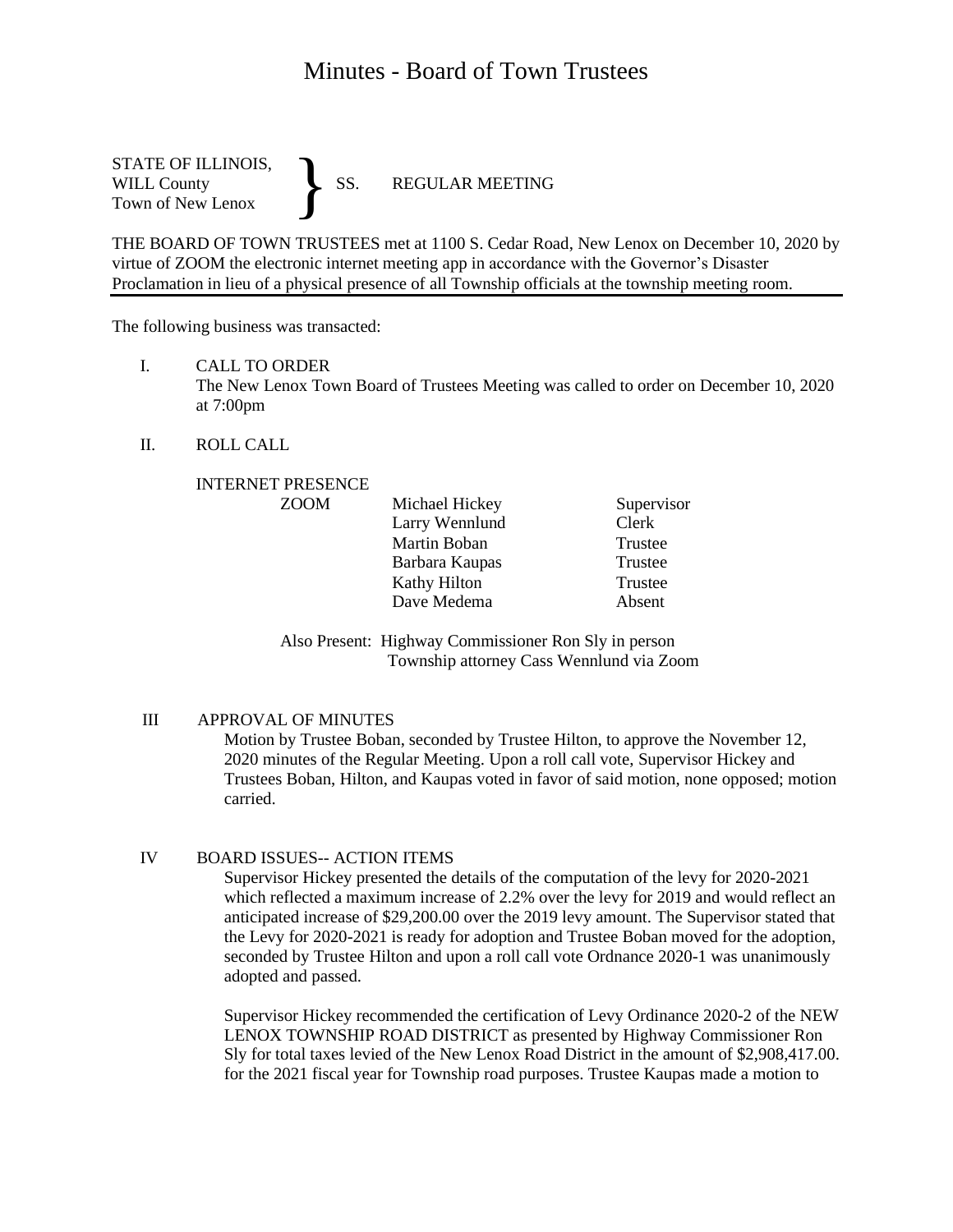adopt Ordinance 2020-2, which was seconded by Trustee Boban and upon a roll call vote was unanimously adopted and passed.

Upon the advice of Supervisor Hickey, a motion to approve the Supervisor's Holiday Work day schedule for the Townships offices was made by Trustee Hilton and seconded by Trustee Boban and upon a roll call vote was unanimously approved.

Supervisor Hickey presented his recommendation for the Township office staff's compensation for the new year and upon motion by Trustee Kaupas seconded by Trustee Boban, and upon a roll call vote was unanimously approved and adopted.

Supervisor Hickey presented his recommendations for cemetery fees for the 2021 year as the costs of internment will not be increased over previous years. Upon motion by Trustee Hilton, seconded by Trustee Kaupas to adopt the cemetery fee schedule as revised, a roll call vote was taken and was unanimously approved and adopted.

Supervisor Hickey presented a Resolution recognizing the years of service by William Walters to the residents of New Lenox Township's Family Services Foundation. Upon motion of Trustee Kaupas, seconded by Trustee Hilton the same was unanimously passed and adopted.

## V SUPERVISORS REPORT

All of the items presented above as Board Issues- Action Items of the Supervisor are those matters which constitute the Supervisor's report.

## VI TRUSTEE REPORTS

Trustee Boban also stated that the used electronics program continues on the 2<sup>nd</sup> and 4<sup>th</sup> Wednesday of each month and continues to be a successful program and is a giant step to reduce the environmental impact upon township residents. These and other township programs are working well notwithstanding the pandemic and efforts to ignore the value of a clean environment. Trustee Boban also noted that Sexual Harassment Manuals have been delivered to Township employees for their edification. The Township's Christmas Tree is now displayed.

Trustee Kaupas reported that the food pantry is now serving needy residents and especially seniors and the unemployed and those whose hours of work have been reduced or totally eliminated. It is especially important to note the it is the senior citizens whose efforts help run the food pantry and deliver to those in need serve the township residents.

Trustee Hilton reported that the Townships senior rides program continues to be successful and of great value to township residents especially to those residents who have no other means of transportation to obtain doctors and other health related necessary care. The number of rides for the months of September and October 2020 were significantly lower than for the same months of 2019 due to the Governors COVID-19 19 Stay at Home Policy.